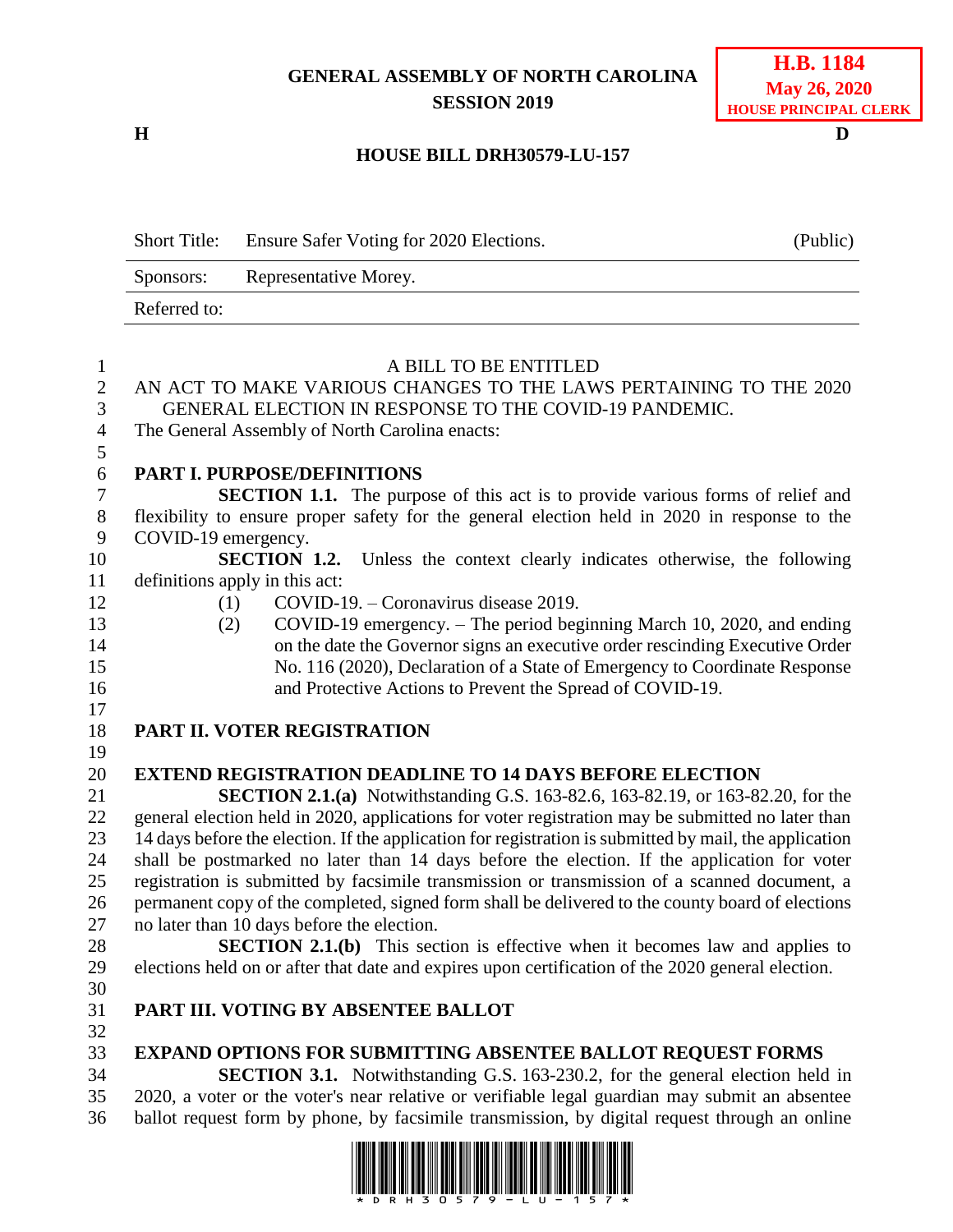portal established by the State Board of Elections, or by electronic mail (e-mail), in addition to submitting the request in person, by mail, or by designated delivery service. If a voter requests an absentee ballot request form by phone, the county board of elections shall provide a preprinted request form to the voter. 

**ABSENTEE BALLOT REQUEST FORMS FOR EVERY REGISTERED VOTER**

 **SECTION 3.2.** For the general election held in 2020, at least 90 days before the general election, the State Board of Elections shall collaborate with county boards of elections to ensure every registered voter in this State receives by mail a request form for an absentee ballot. All absentee ballot request forms shall be sent with prepaid postage for the return of the request form. 

**FLEXIBILITY IN CERTIFICATION REQUIREMENT FOR ABSENTEE BALLOTS**

**SECTION 3.3.** Notwithstanding G.S. 163-231(a), for the general election held in 2020, a voter is not required to complete the voter's absentee ballot in the presence of two witnesses or a notary but may satisfy the certification requirement by completing the voter's absentee ballot in the presence of only one witness. In the event a witness is not available, a voter may provide a copy of a current utility bill, bank statement, government check, paycheck, or other government document showing the name and address of the voter and attest on the container-return envelope to the need for use of this option; provided, if this option is chosen, the voter's phone number, mailing address, and e-mail address shall be listed on the absentee ballot's prepaid postage return envelope. The State Board of Elections shall adopt emergency rules to ensure the integrity and proper matching of the signature by the county board of elections when the signature verification option is used, including a presumption that the voter's signature is valid unless the signature differs in multiple, significant, or obvious ways in accordance with Section 3.7 of this act.

- 
- 

#### **PREPAID POSTAGE FOR VOTED ABSENTEE BALLOTS**

 **SECTION 3.4.** Notwithstanding G.S. 163-230.2(c) or G.S. 163-231(b)(1), for the general election held in 2020, a voter submitting a valid request for an absentee ballot shall receive from the applicable county board of elections a prepaid postage envelope for returning the executed absentee ballot by mail.

### **REMOVE** "**VOTER'S EXPENSE" LANGUAGE FROM ABSENTEE BALLOT SUBMISSION REQUIREMENTS**

**SECTION 3.5.(a)** G.S. 163-231(b)(1) reads as rewritten:

 "(b) Transmitting Executed Absentee Ballots to County Board of Elections. – The sealed container-return envelope in which executed absentee ballots have been placed shall be transmitted to the county board of elections who issued those ballots as follows:

 (1) All ballots issued under the provisions of this Article and Article 21A of this 41 Chapter shall be transmitted by mail or by commercial courier service, at the voter's expense, service or delivered in person, or by the voter's near relative or verifiable legal guardian and received by the county board not later than 5:00 p.m. on the day of the statewide primary or general election or county bond election. Ballots issued under the provisions of Article 21A of this Chapter may also be electronically transmitted."

 **SECTION 3.5.(b)** This section is effective when it becomes law and applies to elections held on or after that date.

# **COUNTING ABSENTEE BALLOTS**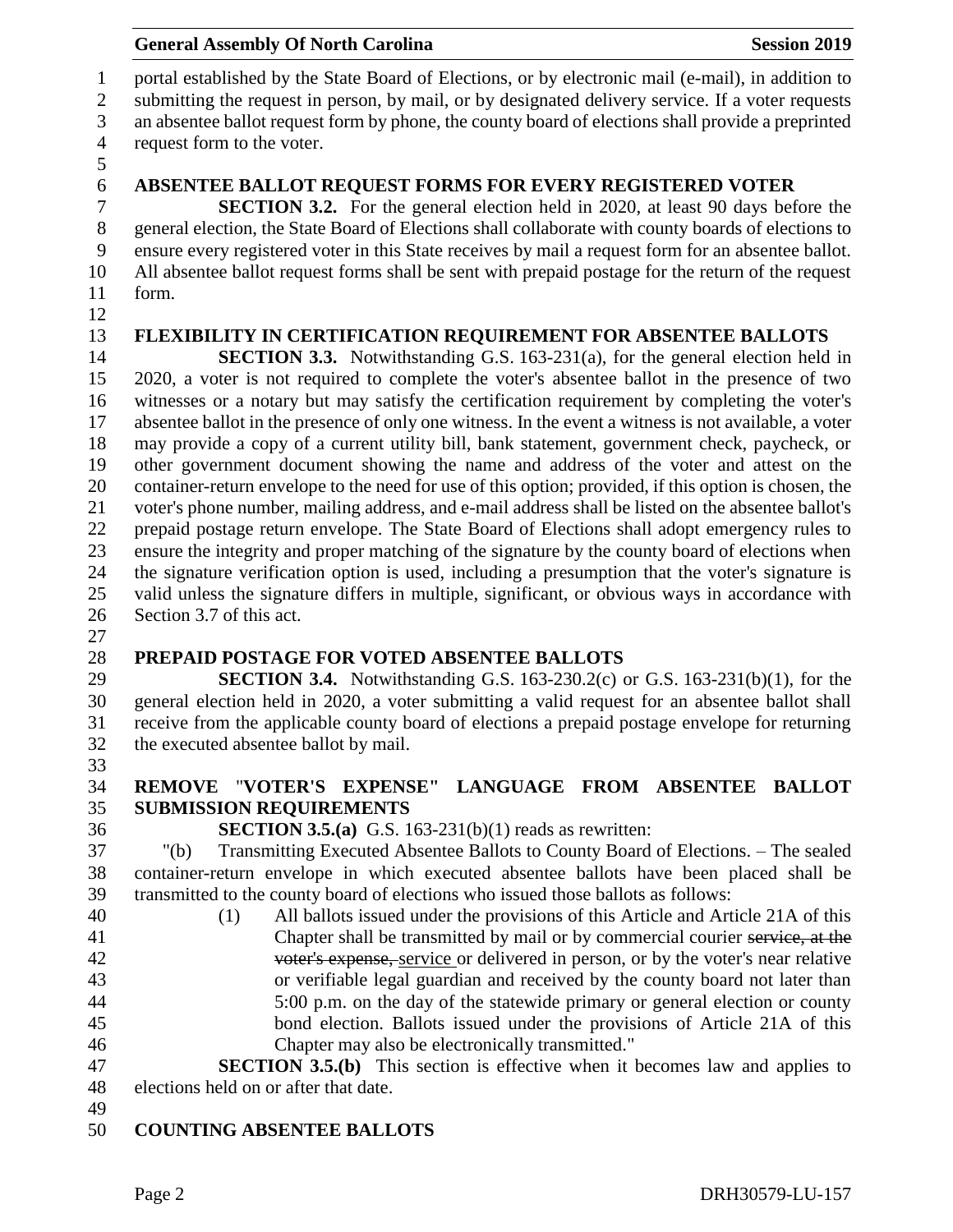#### **General Assembly Of North Carolina Session 2019 Session 2019**

 **SECTION 3.6.** Notwithstanding G.S. 163-231(b)(2)b., for the general election held in 2020, any absentee ballot that is postmarked on or before election day in 2020 and absentee ballots that are received without a postmark through the United States Postal Service mail system shall be deemed properly cast and accepted and counted up to three days after the general election.

### **CURING DISCREPANCIES ON MAIL-IN ABSENTEE BALLOTS THAT ARE INCOMPLETE OR ILLEGIBLE**

 **SECTION 3.7.** Notwithstanding any other provision of law to the contrary, for the general election held in 2020, the State Board of Elections shall take all reasonable steps to cure an absentee ballot that is incomplete or illegible, when possible. Election officials shall notify voters of signature mismatches or unsigned absentee ballots no later than eight days prior to the certification of the election, and these voters shall have until 5:00 P.M., two days prior to the certification of the election to cure the signature information. There is a presumption that a voter's signatures are valid and the signatures rejected only if the signatures differ in multiple, significant, and obvious ways. If it appears that the voter's ballot will not be counted, then the county board of elections shall notify the voter, and the voter shall be given the option to vote in person within the appropriate time constraints or at an authorized polling place.

# **CONTACTLESS DROP BOXES**

 **SECTION 3.8.** For the general election held in 2020, every local board of elections shall provide at least one absentee ballot drop box location for every 25,000 voters per county at least 15 days before the election. A voter voting by mail-in absentee ballot who deposits the absentee ballot using a contactless drop box pursuant to this section by the close of voting in the precinct on election day is deemed to have validly cast that ballot.

 **SECTION 3.9.** Except as otherwise provided, this Part is effective when it becomes law and applies to elections held on or after that date and expires upon certification of the 2020 general election.

# **PART IV. IN-PERSON VOTING**

# **POLL WORKER RECRUITMENT FLEXIBILITY**

 **SECTION 4.1.** Notwithstanding G.S. 163-41(c) or G.S. 163-42, for the general election held in 2020, a county board of elections by majority vote of all of its members may eliminate the requirement that a majority of the three positions of chief judge and judges and the majority of precinct assistants who are otherwise qualified to vote in the county reside in that precinct.

# **FLEXIBILITY IN EARLY VOTING HOURS**

 **SECTION 4.2.** Notwithstanding G.S. 163-227.6(c), for the general election held in 2020, a county board of elections by majority vote of all of its members may adopt a Plan of Implementation that establishes flexibility in voting hoursfor the opening and closing of one-stop early voting sites if the county board of elections wishes to adopt a Plan that deviates more than two hours from the 7:00 A.M. to 7:00 P.M. one-stop early voting schedule.

 **SECTION 4.3.** This Part is effective when it becomes law and applies to elections held on or after that date and expires upon certification of the 2020 general election.

- **PART V. ENSURING ACCESS TO 2020 ELECTION**
- 

**2020 ELECTION DAY AS PAID STATE HOLIDAY**